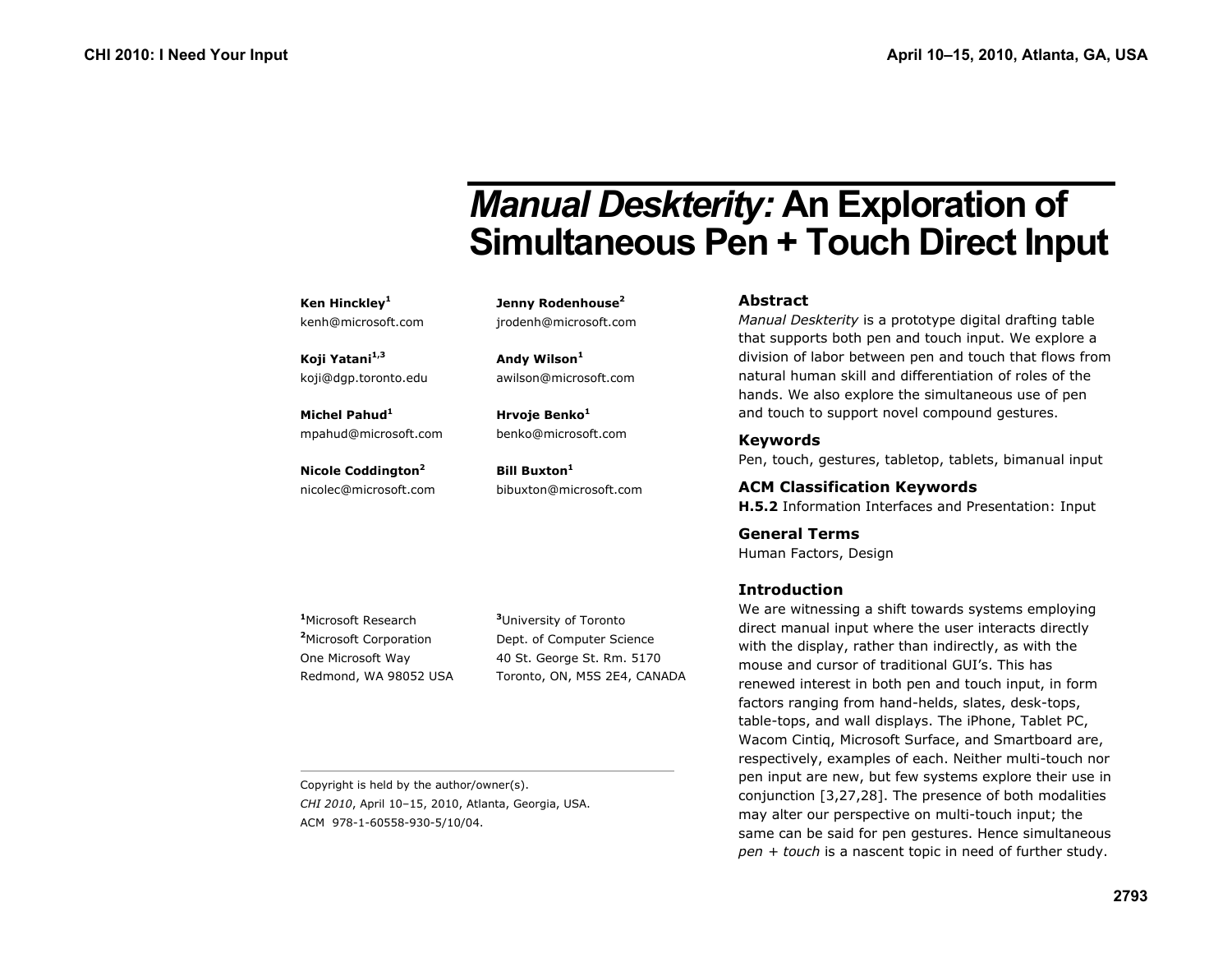



**figure 1.** *Manual Deskterity* prototype: The pen writes, touch manipulates, and pen+touch yields new tools.

This argues for a holistic approach rather than focused evaluation of individual techniques [12], even though this is often not rewarded by CHI. Our experience is that trying many ideas [4]— some good, some bad, and some intentionally chosen to highlight conflicting conventions or thorny design decisions rather than hide them  $[11]$  is an excellent way to draw out nuances and gain insights into novel input modalities (e.g. [17,20,21]). Our systems-oriented approach offers a realistic perspective of how combined pen and touch input influences UI design issues and trade-offs.

The result is *Manual Deskterity*, a scrapbooking application inspired by how designers work with design boards and notebooks [4,14]—plus our experiences with related prototypes [15,18]. We advocate a division of labor between pen and touch: *the pen writes, touch manipulates, and the combination of pen+touch yields new tools*. This articulates how our system interprets unimodal pen, unimodal touch, and multimodal pen + touch inputs, respectively. We contribute novel pen + touch gestures, while also raising, by way of examples, design questions that probe how the roles of pen and touch should be differentiated (or not) in UI design.

#### **Related Work**

Many current direct input systems employ only one of touch or pen input. Yet an earlier generation of devices, such as the Bell-South/IBM Simon smartphone (1993), the Psion Series 5 PDA (1995), and the Palm Pilot (1996), supported use of either pen or touch. Part of what limited these earlier systems was that the technology could not differentiate pen contact from finger contact. Emerging dual-mode digitizers distinguish pen and touch [9], but existing drivers do not yet support the two simultaneously.

Several research efforts explore the combination of pen and touch. Yee  $[28]$  uses single-touch + pen input to support panning a canvas while drawing with the pen. Wu [27] describes two combined pen and touch gestures. Brandl [3] explores bimanual pen + multitouch techniques that assign the pen to the preferred hand and touch to the nonpreferred hand. We tease apart the factors of (1) *pen vs. touch,* (2) *preferred vs. nonpreferred hand assignment,* and (3) *unimanual vs. bimanual interaction*. For example, we consider unimanual cases where the user interleaves pen and touch interactions with the preferred hand, and we explore a wider vocabulary of novel pen + touch gestures that afford compound transactions.

Cohen discusses the complementary role of natural language and pen gestures [7]; he treats multimodal input with a probabilistic approach [8]. We instead treat pen+ touch input in a manner that affords *deterministic* state-machine-driven GUI's [6]. Also, because pen and touch are both *manual* input modalities, the nuances of how the two complement one another are more subtle, and we must overcome a longer legacy of designs that have treated pen or touch interchangeably.

Guiard [13] observes that the hands cooperate to accomplish tasks, so the question is not "Which hand is better?" but rather "What is the logic of the division of labor between the hands?" Likewise, in our research we ask: *What is the logic of the division of labor between pen and touch in interface design?* Guiard observes that the nonpreferred hand frames the action of the preferred hand. Our bimanual pen+touch gestures build on this: pen gestures act upon an object, and are phrased together by muscular tension [5] from the user's nonpreferred-hand fingers held on the object.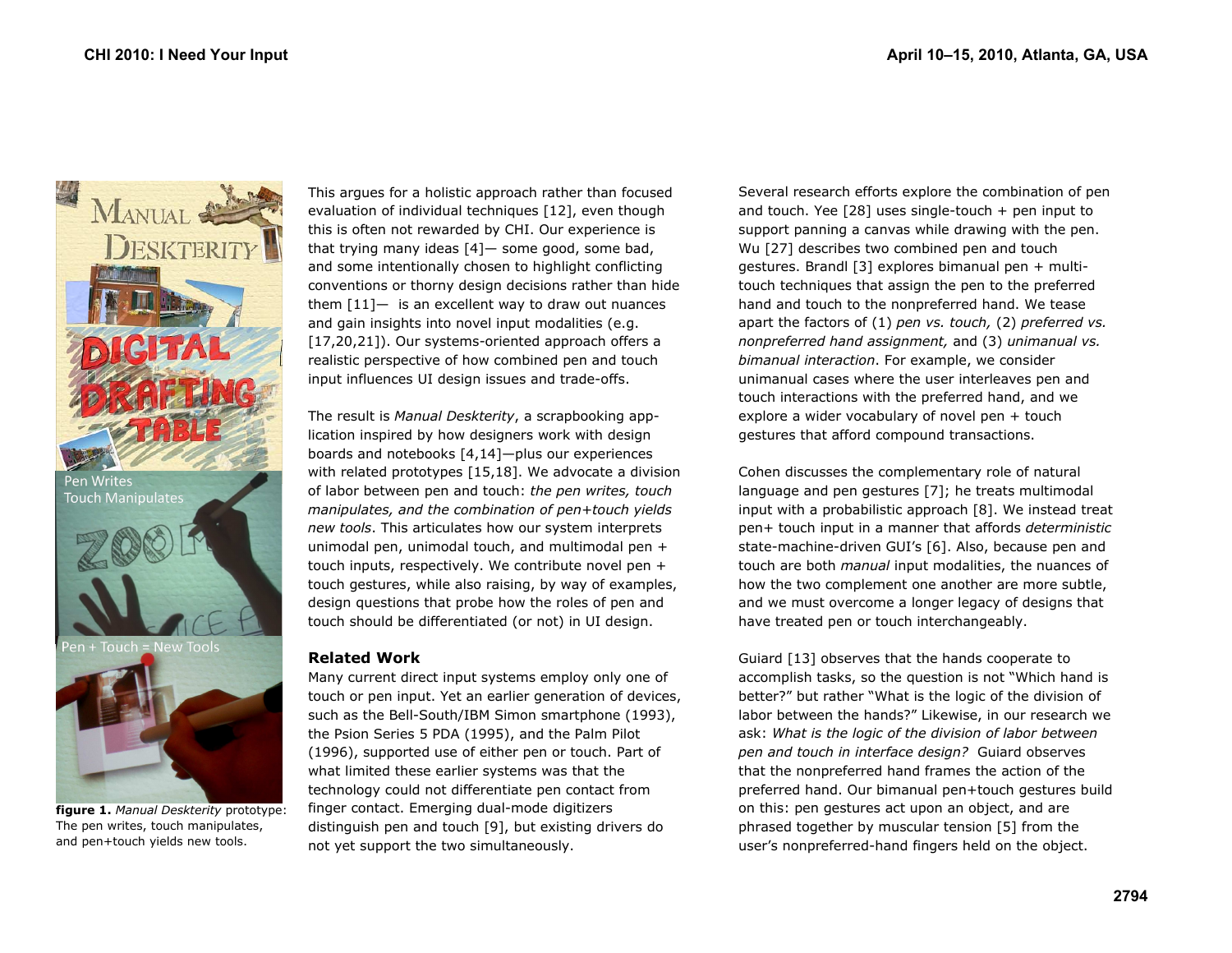

**figure 2.** *User behaviors observed during design study*. **(a)** Users tuck the pen between fingers while manipulating items. **(b)** Thumb and forefinger grasp an item while writing about it. **(c)** Cut scraps fall onto the work surface. **(d)** Users often pull tools and new content onto the notebook from above.

Frisch describes a user-elicited collection of touch and pen gestures [10], and reports that users often treat pen and touch interchangeably. But as a result, the user-defined gesture set contains many ambiguities. Which pen, touch, or pen + touch gestures should a system support (or not support), and why? In our experience, user-defined gestures are insightful but must be taken with a grain of salt because users have difficulty envisioning how they would employ new modalities of which they have little or no experience.

Indeed, our exploration of *Manual Deskterity* convinces us that if each input modality offers complete coverage of all possible interactions, it quickly robs the combination of pen and touch of much of its vigor. Differentiating between pen and touch, rather than treating them interchangeably, offers a consistent and rich *designed* input vocabulary. Nonetheless we build our gestures on a vocabulary of natural occurring bimanual actions, as shown in the following study.

## **Design Study Using a Paper Notebook**

We conducted an observational study to gain insight into how people naturally work with pens, tools, and pieces of paper. We asked each participant to illustrate ideas for a hypothetical short film by pasting and annotating clippings in a paper notebook. To simulate a slate computer where the user could move between pages, we provided a small paper notebook as the authoring space. We provided users with pens, tape, scissors, and 20 sheets of inspirational materials.

Eight people participated in the study. We looked for patterns in how users gestured and structured their working space. We observed behaviors (B1-B9) that informed specific gestures and features in our system:

- **B1.** Participants tucked the pen between the fingers of their preferred hand when interleaving writing and moving clippings (Fig. 2a). People were remarkably adept at interleaving pen and touch in this manner. As a result we consider unimanual multi-touch gestures performed while the pen is tucked.
- **B2.** Participants temporarily held clippings in place with one finger of the nonpreferred hand (Fig. 2a).
- **B3.** Participants exhibited a strong tendency to hold a clipping with their nonpreferred hand while writing about it with the pen (Fig. 2b).
- **B4.** A common hand posture was to frame a clipping with thumb and index finger (Fig. 2b) while writing about it. This seemed to help users *mentally focus on a source object and reference annotations to it*.
- **B5.** Participants used only parts of the inspirational materials. They cut a sheet while holding it in their nonpreferred hand, above the notebook. The unwanted part fell onto the page (Fig. 2c). Users occasionally adopted these scraps into their work.
- **B6.** Participants arranged the workspace with the notebook proximal to their body, while reaching above it to access tools and materials (Fig. 2d).
- **B7.** Piling clippings was a common behavior. Users formed piles of "interesting" items while holding the remaining items in the nonpreferred hand.
- **B8.** While not a common behavior, a couple of people did employ clippings as a constraint for the pen, to draw a border around an item (Fig. 3e).
- **B9.** Tearing sheets of paper was a bimanual behavior performed with the fingers (Fig. 3f).

The behavioral observations above form a valuable contribution. By starting from a suitable task context with physical objects, our approach elicits a naturally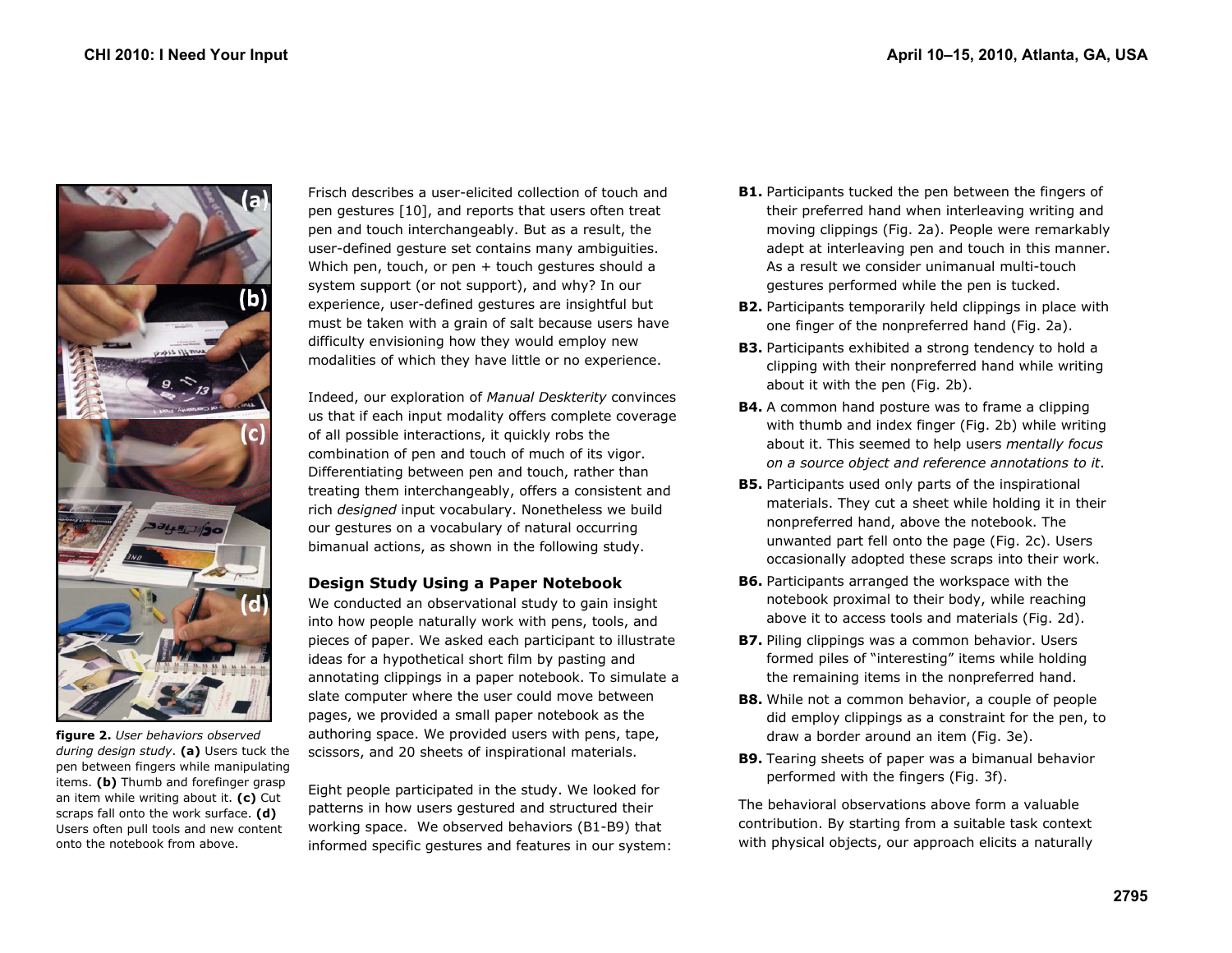

**figure 3.** *Additional Behaviors observed during design study*. **(e)** Drawing a border around a clipping by holding it with the nonpreferred hand while using its edge to constrain the path followed by the pen held in the preferred hand. **(f)** Tearing a page by anchoring it with a thumb while pulling it away using fingers of the opposite hand. Note that in this example, the pen is again tucked between the fingers of the preferred hand, demonstrating how prevalent this was with our participants during a variety of manual activities.

occurring set of unimanual and bimanual behaviors from users, with both pen and bare-hand manipulation, that exhibits a clear differentiation between the roles of pen and touch. Terrenghi's design study notes a similar finding: physical manipulation of real-world clippings on a tabletop yielded rich bimanual interactions, whereas corresponding digital ones did not [25]. These stand in contrast to the results of user-elicited gestures [10], which might otherwise lead us to treat pen and touch interchangeably. We feel it would be mistaken to do so.

We should also emphasize here that our intent is not to mimic the specific actions required to work with physical paper. Pen + touch gestures should go beyond physical paper, but the best foundation for such gestures likely lies in behaviors that people already exhibit when working with pen, paper, and clippings.

#### **Implementation**

We use Microsoft Surface for our prototype. The pen uses an infrared LED, activated during surface contact via a tip switch. The pen is much brighter than hand/finger contacts, so we can robustly identify the pen as the brightest spot in the image. The software is written in C# with WPF and the Microsoft Surface SDK.

A potential limitation of pen + touch input is the socalled "palm rejection" problem: the user may rest his hand on the screen while writing, potentially leading to unintended operations. Brandl [3] makes no mention of this issue, even though he shows a black glove on the user's pen hand to prevent the digitizer from reacting to palm contact. We treat touches with a large contact area as incidental, which is sufficient for prototyping pen + touch techniques. Robust handling of incidental contacts remains an important problem for future work.

## **Application Scope and Motivation**

*Manual Deskterity* is in some respects a "toy" system intended primarily as a research vehicle to explore pen + touch, which we believe has many potential applications. Nonetheless we emphasize practical functionality well-suited to "idea collection," notetaking, and mark-up functionalities that have been well documented by previous research (e.g. [15,18,23]). For example, several papers note the importance of writing, annotation, selecting, copying, arranging, and aggregating objects both in digital [1,27] and physical contexts [2,19,26]. Our design study suggests additional behaviors of interest in the context of pen + touch, such as holding items while acting on them with the pen (B2, B3, B4), cutting and tearing operations (B5, B9), creating objects from the space above the notebook (B6), and employing clippings as a constraint for the pen (observation B8). These formed the basis of the features we elected to explore using pen, touch, and pen+touch interactions.

## **Core Tasks: Pen Writes, Touch Manipulates**

The core interactions of *Manual Deskterity* are driven by multi-touch interactions including zooming, flipping pages, moving objects, selecting objects, and creating new objects such as digital post-it notes. The other central task is writing; here, only the pen produces ink strokes (although in some contexts the finger "smears" colors, as discussed later). Notwithstanding the exception of finger-painting, for these core tasks *the pen writes, and touch manipulates*, period. This makes the entire canvas, and objects on the canvas, available for immediate annotation with the pen, while pan/zoom, page navigation, and object manipulation are also immediately available via touch, without any explicit mode switches.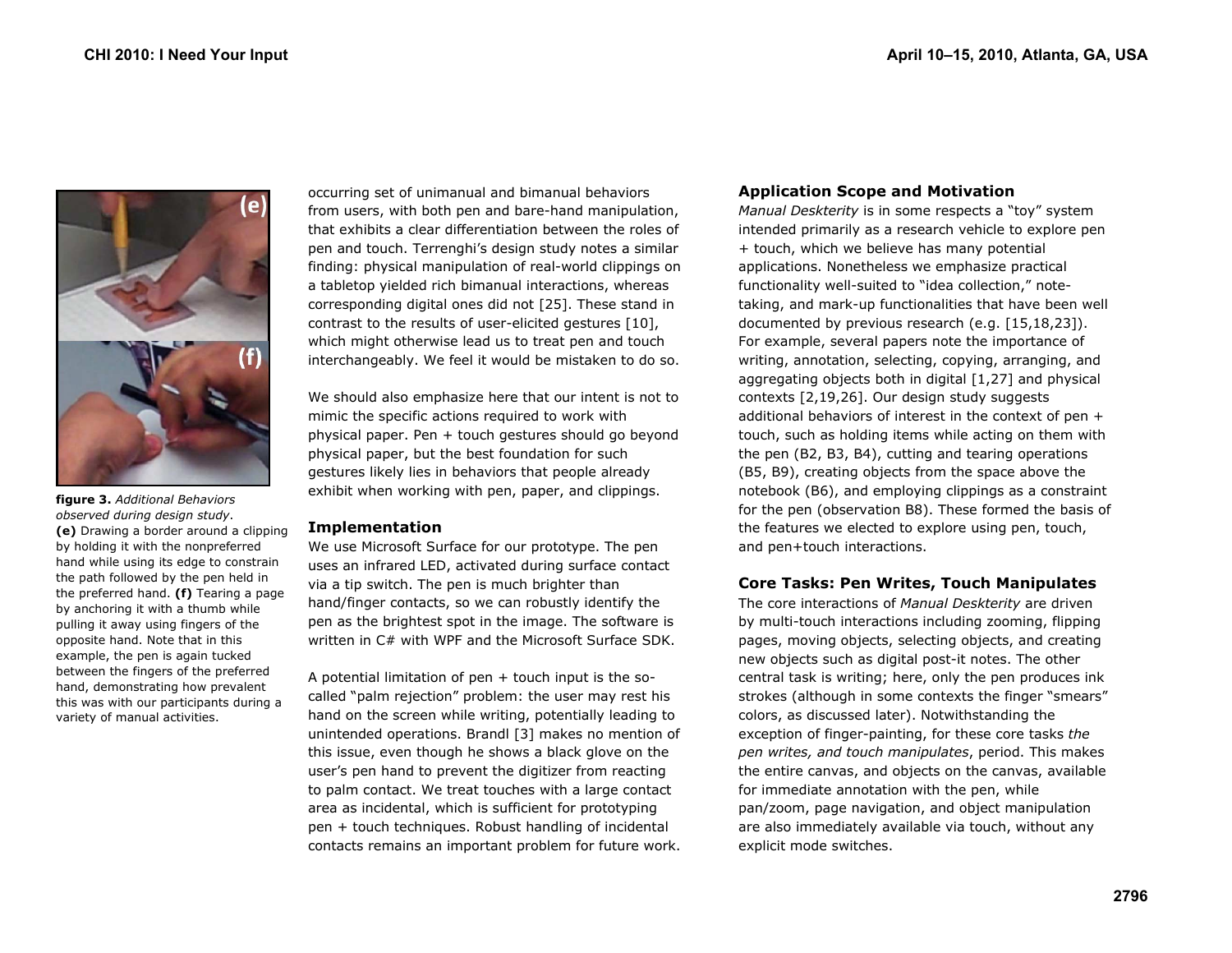

**figure 4.** *Selection and Context Menu*. **(Top)** Selection feedback consists of a pink highlight and a large drop shadow to visually "float" the object. Deselected objects have only a thin drop-shadow. **(Bottom)** Context menus use a radial (marking) menu. The user touches pen or finger to the red dot and strokes towards the desired command. This represents one situation where it is necessary to support both pen and touch interchangeably to match user expectations, even though elsewhere the system sticks to a differentiation of roles between pen and touch.

### *Selecting and Manipulating Objects*

Our prototype scrapbooking application includes objects such as photos and post-it notes that the user arranges on the canvas via direct manipulation (single touch drags, while multi-touch rotates and scales). The user defines a collective scope (i.e., multiple object selection) via finger-taps that incrementally add individual objects to the current selection. Dragging an item that is already selected drags it *and all other selected items* while maintaining their relative spatial relationship. Dragging an item that is *not* already selected drags *only that item*; this enables multi-touch dragging of items to multiple different locations.

*Context menus.* On selection, a radial menu appears at the upper right corner of objects (Fig. 4). Initially, our radial menus required use of the pen, but users uniformly expect this menu to be operable via touch as well. As a high level principle we still advocate differentiation of roles: *the pen writes, and touch manipulates*. But acting on the radial menu represents a limited spatially-multiplexed context where pen and touch should indeed be treated interchangeably.

*Creating new objects.* In our design study we observed that users bring in new materials from above (B6). We incorporate this observation into our interface design via a finger-activated *bezel menu* that builds on Bezel Swipe [24]. The user performs a continuous finger-drag that crosses the top screen bezel and onto the canvas to *create and position* objects of various types, such as digital post-its (see video). The user can then annotate the new object immediately.

*Summary.* By supporting core manipulative tasks with touch, and with touch only, *Manual Deskterity* enables users to fluidly interleave annotation and other secondary tasks. This approach also supports *graceful degradation to one-handed usage*, which we believe is an important property to afford mobile pen+touch form-factors when they become available in the future. Nonetheless two-handed interaction is encouraged when the usage context makes it suitable (e.g. working at a desk, rather than while mobile). The key is that *the mode switch is in the user's hand***:** he can work one-handed and flip between pen and touch by rapidly tucking the pen between fingers, or he can work with two hands by performing most touch operations with the nonpreferred hand, while writing and annotating with the pen in the preferred hand.

## **Pen + Touch Yields New Tools**

Next, we explored how the expanded input vocabulary afforded by the combination of pen and touch can give new tools. Our design keeps the primitives for pen+touch operations simple. The richness of the gestures arises from how the primitives are combined. For the pen the primitives we use are tap, drag-off, crossing, or drawing a stroke. For multi-touch, we employ single-finger tap, single-finger hold (i.e. a tap with a long duration, as seen in our design study, behavior B2), holding with thumb and forefinger (B4), and crossing. We do not implement all combinations, but rather support a sufficiently rich set of operations, with semantics that map well to our application domain, to illustrate the expressiveness of our approach.

The pen+touch techniques described below all use fingers of the nonpreferred hand hold an item, while the pen acts in reference to the item. This builds on the tendency that we observed for users to hold clippings with the nonpreferred hand while making pen markings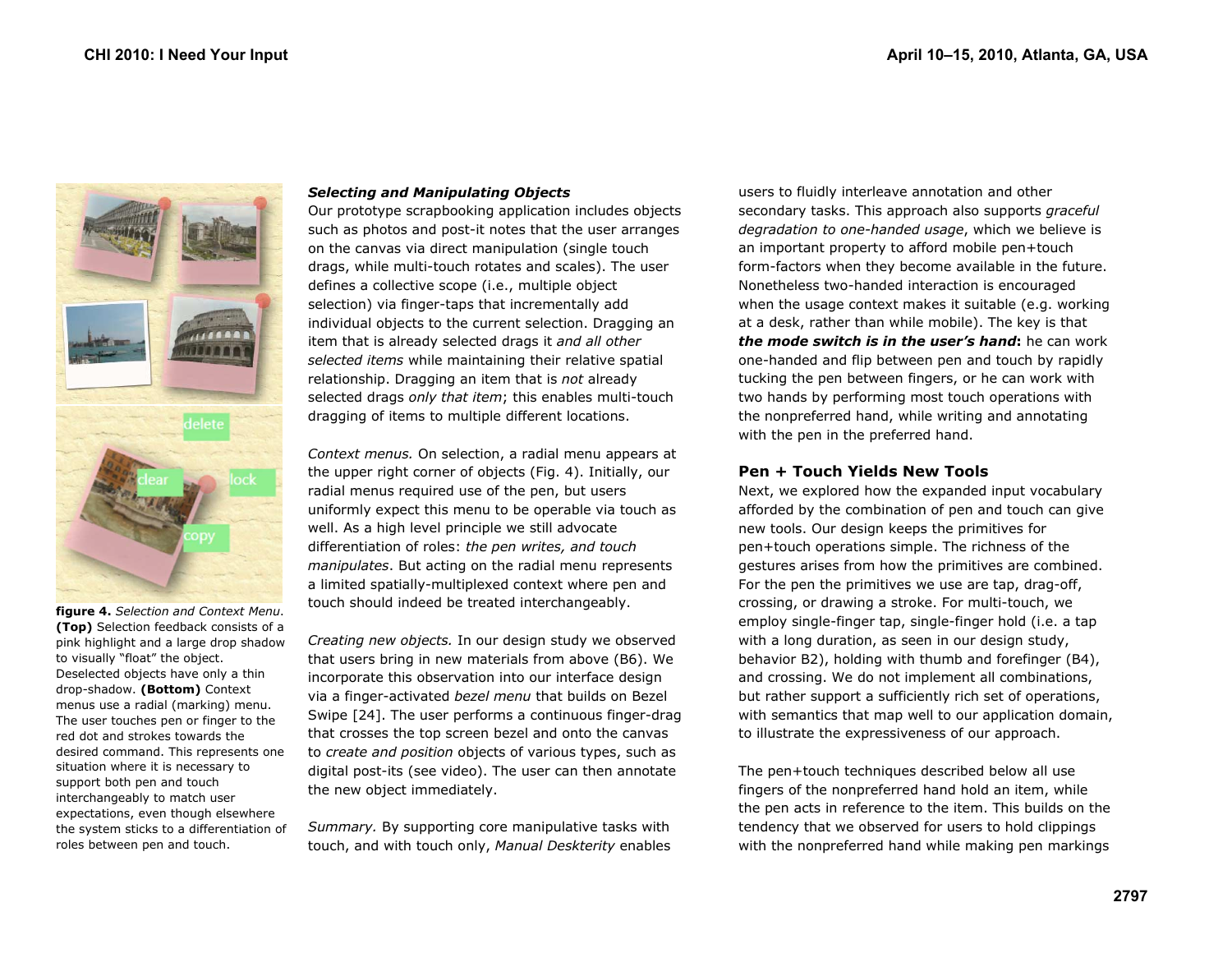

**figure 5.** *Stacks of items formed via the Stapler pen+touch gesture. The user staples items by (1) tap-selecting a series of items, (2) holding a finger on the representative item for the stack, and then (3) tapping the pen on that item while continuing to hold it. The representative item appears on the top of the resulting stack.* 



**figure 6.** *Intricate X-Acto cuts formed by one user during an informal evaluation of our system.*

in reference to them (B3), and it also corresponds well to Guiard's principle that the nonpreferred hand sets the frame of reference for the preferred hand [13]. Thus, we construct gestures that allow for non-physical digital effects, yet remain grounded in people's naturally occurring behaviors with physical paper.

#### *Stapler: Grouping Items into a Stack*

To support piling (design study B7) in an intuitive way that reduces the manual effort required to drag widely scattered items into piles, we support stapling items into a stack (Fig. 5). The user can finger-tap-select a number of items, and then staple all of them together by holding an item and tapping it with the pen. The item that the user holds appears on the top of the stack, thus promoting it to represent the entire stack.

Tap-selecting a series of items and stapling them together enables quick tidying of a messy work surface into a few piles (see video). This transaction separates the identification of the items to stack from the decision of which item should become the representative item on the top of the resulting stack. Performing the pen+touch gesture on the representative item keeps the user's attention focused on it, at exactly the moment the user makes this decision, which seems to correspond well with users' mental model of the task.

#### *X-acto Knife: Cutting Items (and Tearing Items)*

The user can turn the pen into an X-acto knife by holding an object and fully crossing it with the pen. That is, the pen stroke starts outside the object, crosses through the interior of the object, and finishes on the exterior of the object. The pen stroke within the item can follow any path, allowing intricate cuts if desired (Fig. 6). When the pen exits the item, both the cut and the scrap piece appear on the page, following the real-world action where we observed scraps falling onto the work surface (design study B5).

To probe the semantics of pen vs. touch in analogous gestures, we also implemented *tearing* items by holding an object with a single finger, and then crossing the item with another finger (study, B9). This tears the item along the line connecting the entry and exit points of the finger. The operation is similar to cutting, but produces a different visual affordance in the scraps. This technique demonstrates how touch can sometimes be used to sneak a nuance of expression into a transaction, by applying a different look or different default command parameters. On the other hand, in our system this precludes using the touch gesture for a different command, such as layering. Should the semantics of analogous pen+touch vs. touch+touch gestures be similar or contrasting? This remains an open design question raised by this example.

## *Carbon Copy: Drag-Off with the Pen*

The user copies an object by holding with a finger (B2) and then "peeling off" a copy with the pen (Fig. 7). This gesture is similar to a *copy* gesture identified by Frisch [10], but here we identify the interaction pragmatics as well as why this gesture differs from a *Copy* command. While we have so far been somewhat critical of the user-elicited gestures methodology, in this case we seen an example of how the methodology can yield fertile ground for suggesting plausible gestures (so long as we keep in mind that users are not designers).

Once the pen drags away by a minimum distance, a semi-transparent copy of the object appears attached to the pen. As the pen continues to drag, the object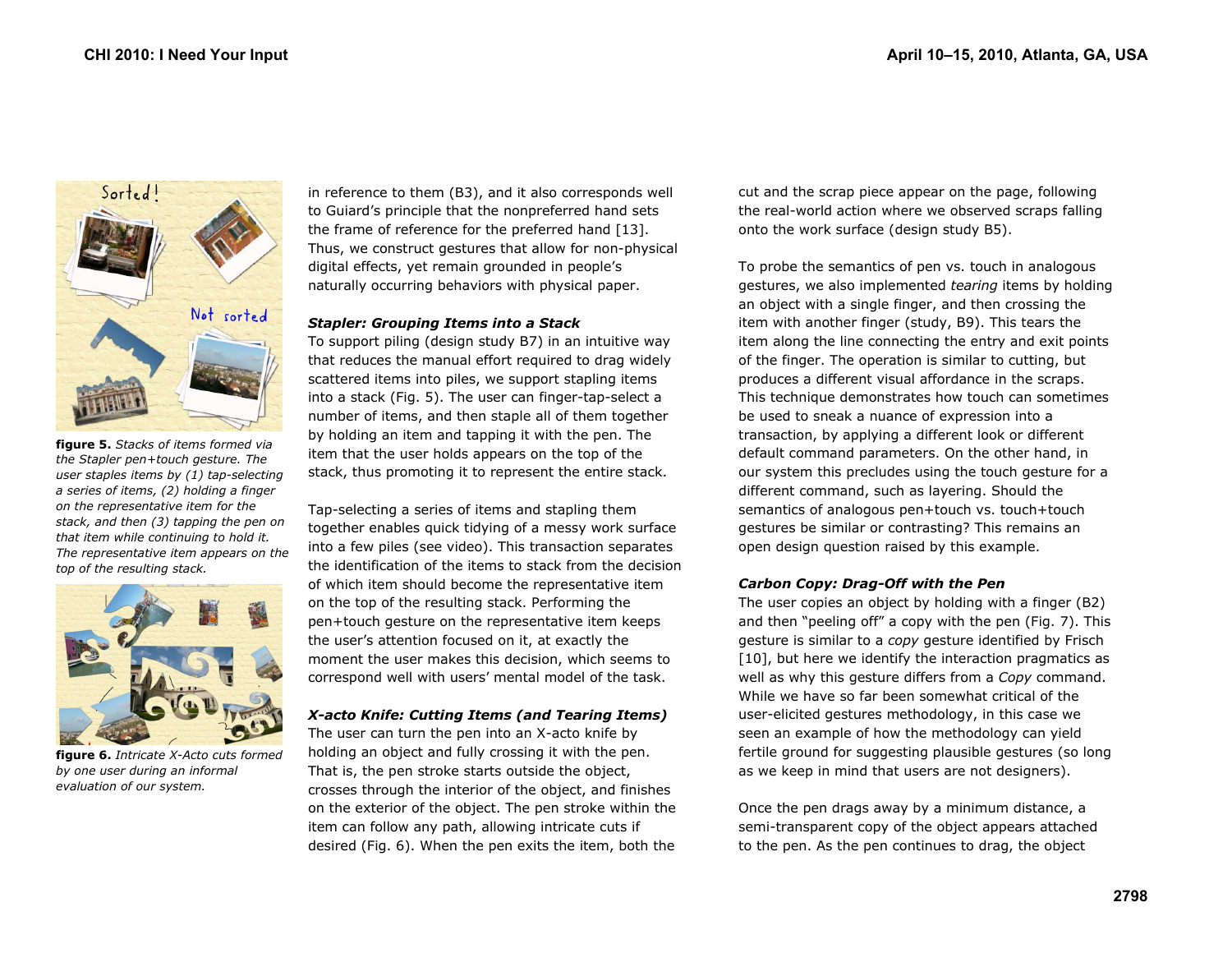

**figure 7.** Duplicating an item by holding it with a finger of the nonpreferred hand while dragging away with the pen.



**figure 8.** Composing the Ruler tool with the X-acto tool. The user can cut along a straightedge, including around corners, as shown here, to produce interesting cutting effects.

becomes opaque. The user may then proceed to drag the object to "paste" it at the desired location. Any annotations on top of the object are also copied.

The properties of this approach differ from using the *Copy* command of the object's context menu (Fig. 4, bottom). *Drag-off with the pen* phrases together the entire transaction (select, copy, and drag to final position) into a single cognitive chunk [5] via the muscular tension of the nonpreferred hand holding down the original item. We found that this corresponds well to users' mental model of duplicating items– they not only want to copy the item, but also place the duplicate at a particular location. By contrast, *Copy* from the context menu divides the select-copy-position transaction into multiple steps, enabling one-handed copying at the cost of more syntactical complexity [5].

Holding an item and peeling off a copy with the pen is a good example of a pen+touch technique that ostensibly violates the principle that *the pen writes and touch manipulates* because here the pen drags the copy. However, those principles apply to pen *or* touch as unimodal inputs. The transaction is consistent with the principle that we use to guide multimodal gestures: *pen + touch yields new tools.* The gesture feels natural and effective because it is grounded in people's naturally occurring behaviors with physical paper, such as holding an item and making pen strokes in reference to it (Guiard [13], and design study B3).

## *Ruler: Using an Object as a Straightedge*

The user can employ an object as a straightedge by holding down the object with the thumb and index finger, like the framing gesture observed in our design study (B4, Fig. 2b). The user can then stroke along the object with the pen stroke constrained to its border, as inspired by observation B8.

When two fingers come down on an object, an animation starts that increases the transparency of the item and adds a dotted line around its border. Informal test users who tried early versions of the system suggested that items should become mostlytransparent in this manner so that users can see the relationship of the straightedge to the underlying surround of other objects and strokes.

The *Ruler* uses content as its own tool, introducing a subtle duality between content and tool into our system. We could add a dedicated ruler object, but this would necessitate acquiring the ruler before drawing a straightedge. Using an object as its own straightedge also supports other sketching techniques, such as adding a drop shadow or "outer glow" to an item. To be clear, however, we are not arguing that the system should not include a dedicated ruler tool; rather, we are arguing that using an object as its own straightedge has some interesting interaction design properties that a dedicated ruler tool does not.

## *Composition of the Straightedge with Cutting*

To illustrate how our interaction design allows multiple atomic interactions to be composed together into higher-level input phrases, we implemented X-acto cutting along straightedges (Fig. 8). To do this, the user first finger-tap-selects the photo to cut, and then uses the two-finger thumb and index finger grasp on an overlapping item to establish a straightedge. The user can then stroke the pen across the selected photo along the straightedge to cut it in a straight line. The user can even cut around the corner of the masking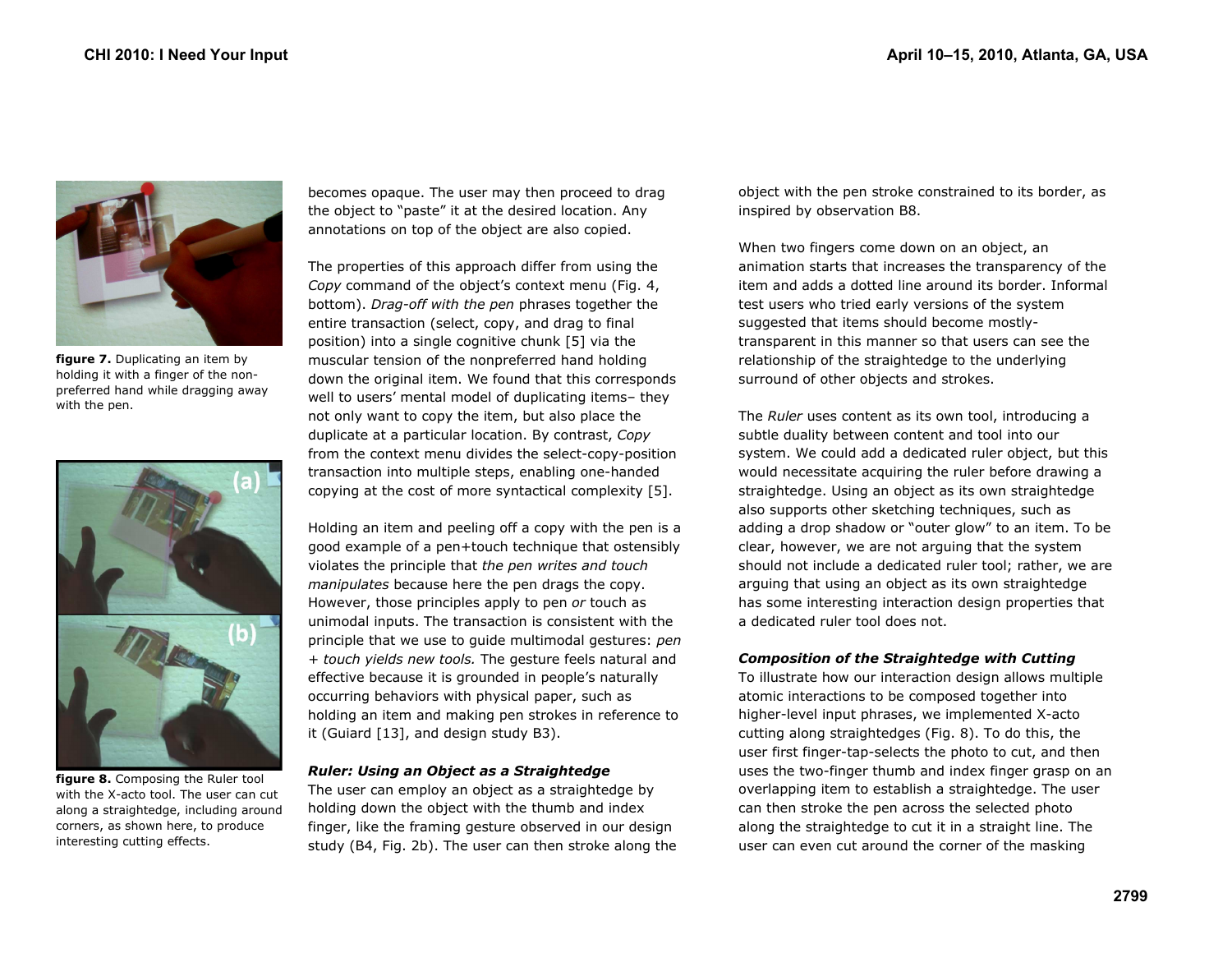

**figure 9. (top)** Calling up additional commands via the Finger Shadow. **(bottom)** Finger painting from the color pots. Each successive finger paint stroke is progressively fainter, until "all the ink is rubbed off" of the user's finger. In addition to mimicking physical media such as charcoal sketching, this facilitates a lightweight transition out of the finger-painting mode.

object (Fig. 7). This composition of techniques is possible because *tapping* provides a way to define a "collective" scope of more than one object, and because *holding* phrases together multiple pen and touch inputs into a single "chunk" that the system can interpret as a unitary command [5].

#### *Brush & Stamp: Using an Object as Its Own Tool*

Our system includes a couple of techniques, which we call stamping and brushing, for producing creative effects by letting the user employ content on the page as its own tool. Due to space constraints, these are illustrated only in the accompanying video figure.

#### *Finger Shadow & Finger Painting*

We have also experimented with the *Finger Shadow* (Fig. 9, top), which uses a finger-tap on the canvas to bring up in-place commands (see video figure). This accesses additional commands, including color pots.

In early demonstrations of our system we observed that most people expect touching the color pots to enable smearing of colors with the finger. To probe this issue further, in this context we intentionally break our design rule for unimodal inputs that *the pen writes and touch manipulates.* To prevent finger painting from becoming a heavyweight mode, each successive finger paint stroke appears fainter until "all the ink has been rubbed off" the user's finger (Fig. 9, bottom). This also mimics how artists naturally work with some physical media, such as charcoal sketching.

With finger painting, we have to face a genuine design dilemma: when ink remains on one's finger, should it be possible to finger paint on top of objects? In our system, the answer is no. Touching an object to select or move it (or touching other controls, such as the bezel menu, or flipping pages) always takes precedence over finger painting. Otherwise, a more explicit means to "stop" finger painting and return to the default behavior that *touch manipulates* would have to be introduced, and we did not wish to do so at this point.

## *Summary and Discussion*

Let us reflect briefly on how we use touch to hold items, in combination with one or more pen strokes that act in reference to the item that the user is holding. We have seen that this approach enforces a strong notion of phrasing [5] in the resulting interface design: there are no persistent modes, but rather tool use is always tied to holding an object with the nonpreferred hand. There is no possibility of getting stuck in a tool mode with the pen, nor is there ever a question of how to switch back to the default action of drawing ink strokes on the page. Once the user releases objects, drawing on the page with the pen *always* leaves ink strokes.

This approach is akin to nonpreferred-hand mode switching [16,22], but requires no physical button and thus readily scales to a plurality of modes [25]. It also offers an additional advantage: object selection is integrated with the mode switch itself when the user's hand touches down on an object on the display. Hence a unique design property of pen+touch is the facility with which it can support modes and tools specific to particular objects on the screen.

## **Informal Usability Evaluation**

In addition to our design study, and observations from informal demonstrations, we also conducted a usability evaluation with seven professional designers. Due to space constraints we note only a few observations here.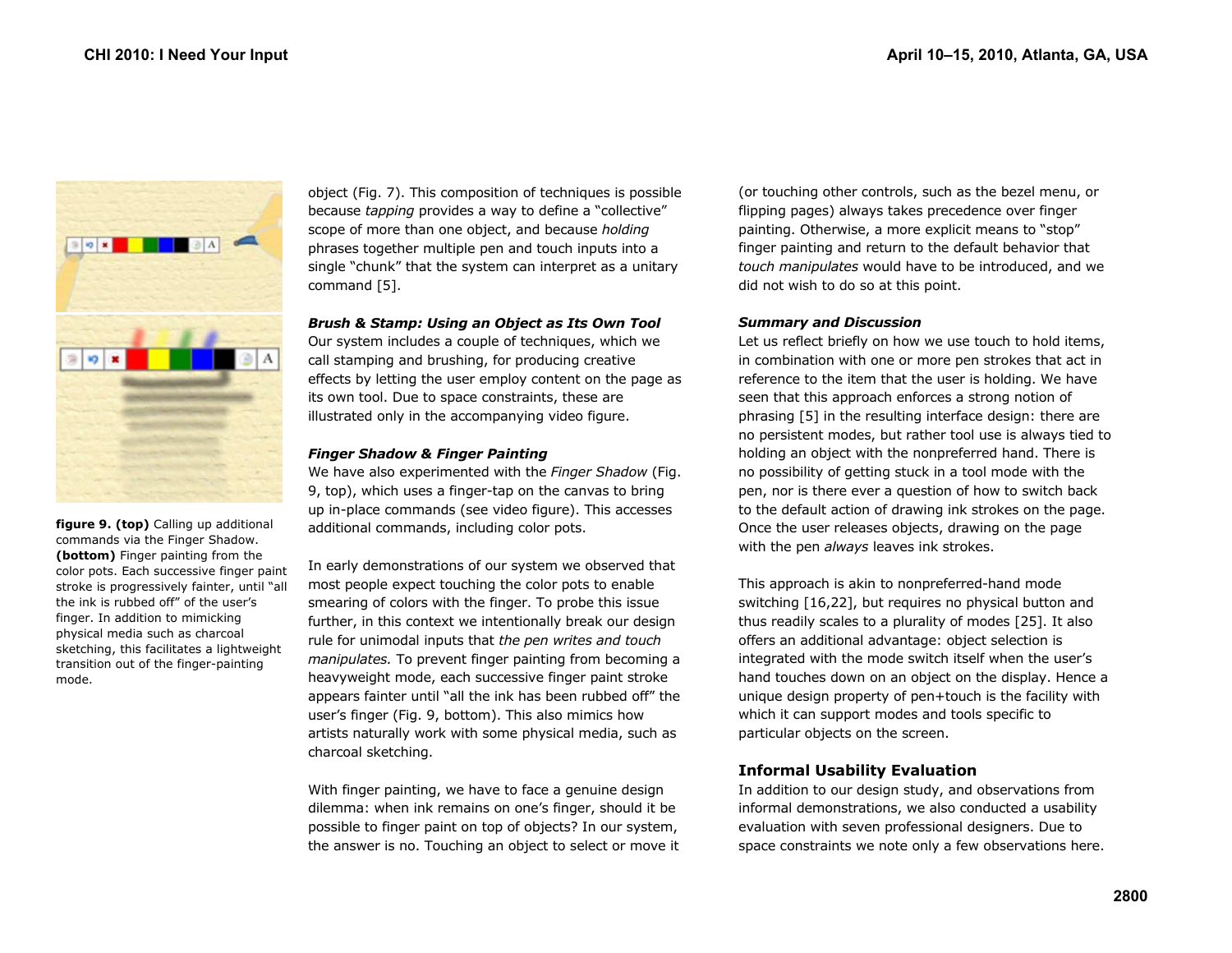Users found the core operations of writing and manipulating objects via touch to be largely obvious. Dragging new items from the top bezel was particularly well received. The general pattern of our combined pen + touch gestures resonated with users, but users did have to be told how to articulate the gestures when first encountering them. After the study, one designer commented that "the way it works is just like the way I already work in my notebook!" Another user commented that "I wouldn't have guessed the gestures work that way, but once I tried it, it felt pretty natural."

#### **Conclusion and Future Work**

Our work is motivated by a desire to extend use of pen and touch, including their use in concert, in order to enable users to take better advantage of each. Inherent in this statement is our belief that each has its own strengths and weaknesses, and that these are largely complementary. Yet, what should be the division of labor between pen and touch input when both are available? What is the design vocabulary afforded by combining pen and touch? What are some potential limitations? Such questions provide a sense of the space that we set out to explore in this study. Our purpose has not been to advocate any particular design; rather, to conduct a quick informal probe that yields insights into how interface designs can effectively combine pen and touch input.

The fluency, flow and engagement afforded by our system (despite the relatively primitive and sometimes arbitrary tools tested), is an encouraging existence proof that the path which we set out on is worth probing more deeply and systematically. While we do not claim to have created a revolutionary new graphic design package, our system offers many examples and insights that should

be of considerable interest to the other researchers and designers who are now actively exploring and seeking to characterize the design space of pen+touch techniques.

We have observed that users, even with limited experience, are able to engage with the system. This demonstrates that pen + touch input on a direct display can afford a design where the pen writes, touch manipulates, and the combination of pen and touch yields new tools. A number of simple pen or touch actions (holding, tapping, dragging, crossing) can be composed in a phrase structure, delineated by the muscular tension of holding an object or state, that affords a rich design space of interactions. All this can be done without using a button on the pen, keys for nonpreferred hand mode switching [16,22], or permanently visible UI that detracts from the user's focus on the workspace [20].

We have seen that if *pen+touch yields new tools*, implicitly this means that in some contexts we will violate the first two principles: the pen does not *always*  write, nor does touch *always* manipulate. Our explorations have convinced us that if a system strictly limits itself so that the pen ONLY writes, and touch ONLY manipulates, this leads to a simple and consistent but artificially crippled system. Hence the design trade-offs we explore are intricate for good reason. Furthermore, we could have presented one or two of the techniques in this paper, with formal studies, but chose not to do so because in our view the primary significance of pen + touch accrues from the rich design space of compound gestures that is afforded, rather than from the individual, atomic techniques themselves. For example, for any one of our simultaneous pen+touch techniques, one could likely devise a pure multi-touch technique that works